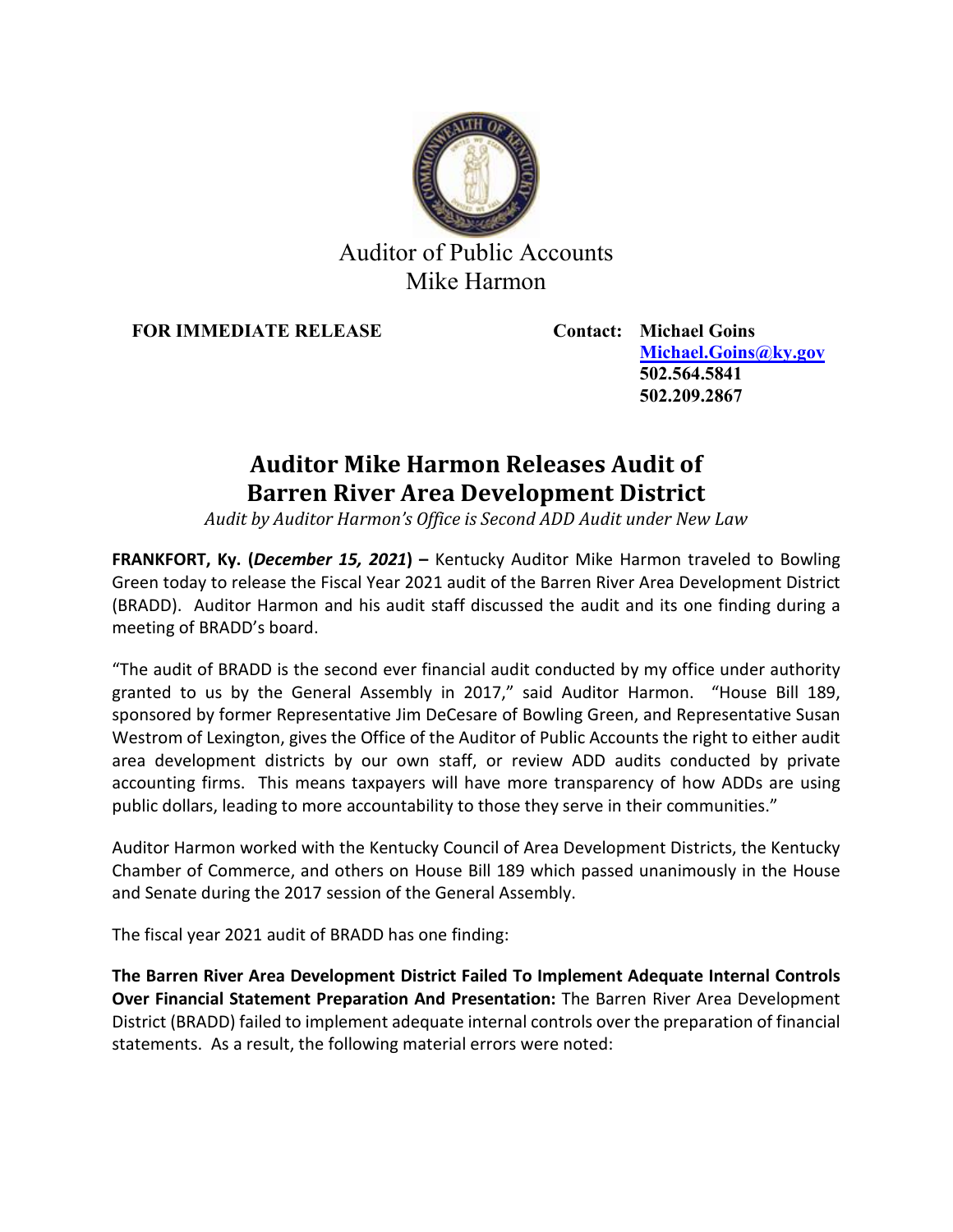- BRADD's required budgetary comparison financial information did not include actual budget amounts. The prior year actual expenditures were brought forward and erroneously presented as BRADD's original and final budget amounts on budgetary comparison schedules.
- The governmental fund balance sheet for fiscal year 2021 erroneously included \$311,444 of special revenue fund inter-account activity.
- Cash of \$115,612 was erroneously classified as restricted on the Government-Wide Statement of Net Position and the General Fund Balance Sheet.
- Fiduciary type activity totaling \$74,886 was incorrectly presented as part of BRADD's general fund balance and accounts payable as of June 30, 2021.

BRADD's system of internal controls failed to ensure that financial statements are prepared and presented in accordance with *Governmental Accounting and Financial Reporting Standards* and failed to identify and correct these material misstatements.

Providing incorrect financial information to stakeholders such as grantors and other users could cause them to make incorrect financial evaluations of the financial position of BRADD. The errors above reflect incorrect amounts of funds available to BRADD for spending as well as causing BRADD's financial statement presentation to not conform to *Governmental Accounting and Financial Reporting Standards*.

Good internal controls require adequate review of financial statements in order to detect and correct any misstatements or errors. Good internal controls also dictate that those charged with governance properly monitor the budget and document this oversight function.

Additionally *Governmental Accounting and Financial Reporting Standards* require specific elements of financial statement presentation. The following *Governmental Accounting and Financial Reporting Standards* prescribe the required preparation and presentation of BRADD's financial statements:

- 1. GASB 63 paragraph 12. states, "Deferred outflows of resources and deferred inflows of resources that are required to be reported in a governmental fund balance sheet should be presented in a format that displays assets plus deferred outflows of resources, equals liabilities plus deferred inflows of resources, plus fund balance." Since the additional due to and due from amounts were not related to activity between the governmental funds, it should have been eliminated.
- 2. GASB 54 paragraph 8. states, "fund balance should be reported as restricted when constraints placed on the use of resources are either:
	- a. Externally imposed by creditors (such as through debt covenants), grantors, contributors, or laws or regulations of other governments; or
	- b. Imposed by law through constitutional provisions or enabling legislation."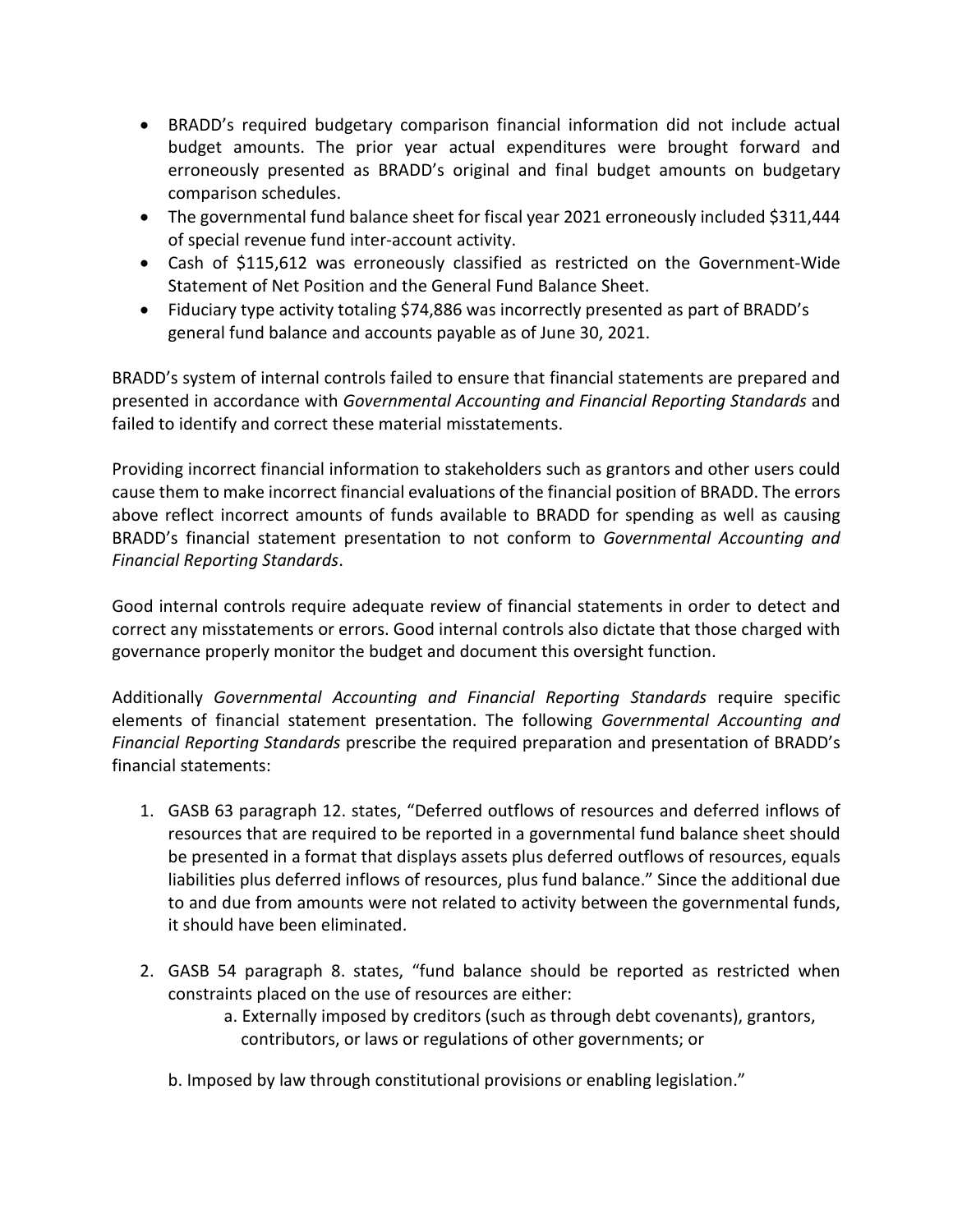3. GASB 84 paragraph 11c.(3) addresses fiduciary activities and states activity is fiduciary in nature if the following criteria is met: "[t]he assets are for the benefit of organizations or other governments that are not part of the financial reporting entity. In addition, the assets are not derived from the government's provision of goods or services to those organizations or other governments."

We make the following recommendations to BRADD to prevent and correct the issues noted above.

- BRADD should establish sufficient controls to properly monitor the budget, which includes seeking approval for mid-year budget amendments as circumstances warrant and maintaining documentation of approval of budget increases or decreases. This documentation should include the official approval of budget increases in order for those charged with governance to know changes in the budget and related programs. Required budgetary comparison information governed by *Governmental Accounting and Financial Reporting Standards* should reflect actual budgetary amounts approved by the BRADD board of directors.
- BRADD should properly eliminate any activity that occurs between accounts within the same fund so as not to overstate assets and liabilities.
- BRADD should properly designate fund balances so that the governing board is aware of cash balances that are available to spend.
- BRADD should properly disclose funds included in the financial statements that are being held for another entity.

## Management's Response and Planned Corrective Action:

- *Actuals vary at the time of the Original Budget due the nature of contracting; therefore adjustments are presented quarterly and updates to contract funding reported monthly. BRADD routinely, at least quarterly, discusses budget amendments with the Executive Council throughout the fiscal year. The original budgeted amounts presented prior to the start of the fiscal year will be reported as the Original Budget. The final fourth quarter budgeted amount presented after the close of the fiscal year will be reported as the Final Budget.*
- *Due to and due from amounts within the special revenue funds will be eliminated.*
- *BRADD's Fund Balance is classified properly on the financial statements. Upon dissolution of Barren River Development Council (BRDC), funds were contributed to BRADD with the intent those funds be used only for the maintenance of the building. BRDC minutes clearly reflect the intent of the funds as restricted. GASB standards allow classification of restricted funds (externally enforceable limitation on use) permissible by definition; the BRDC is a contributor whose constraints placed on the use of resources were externally imposed. BRADD management has shown those as restricted funds based upon the constraints set forth by BRDC.*